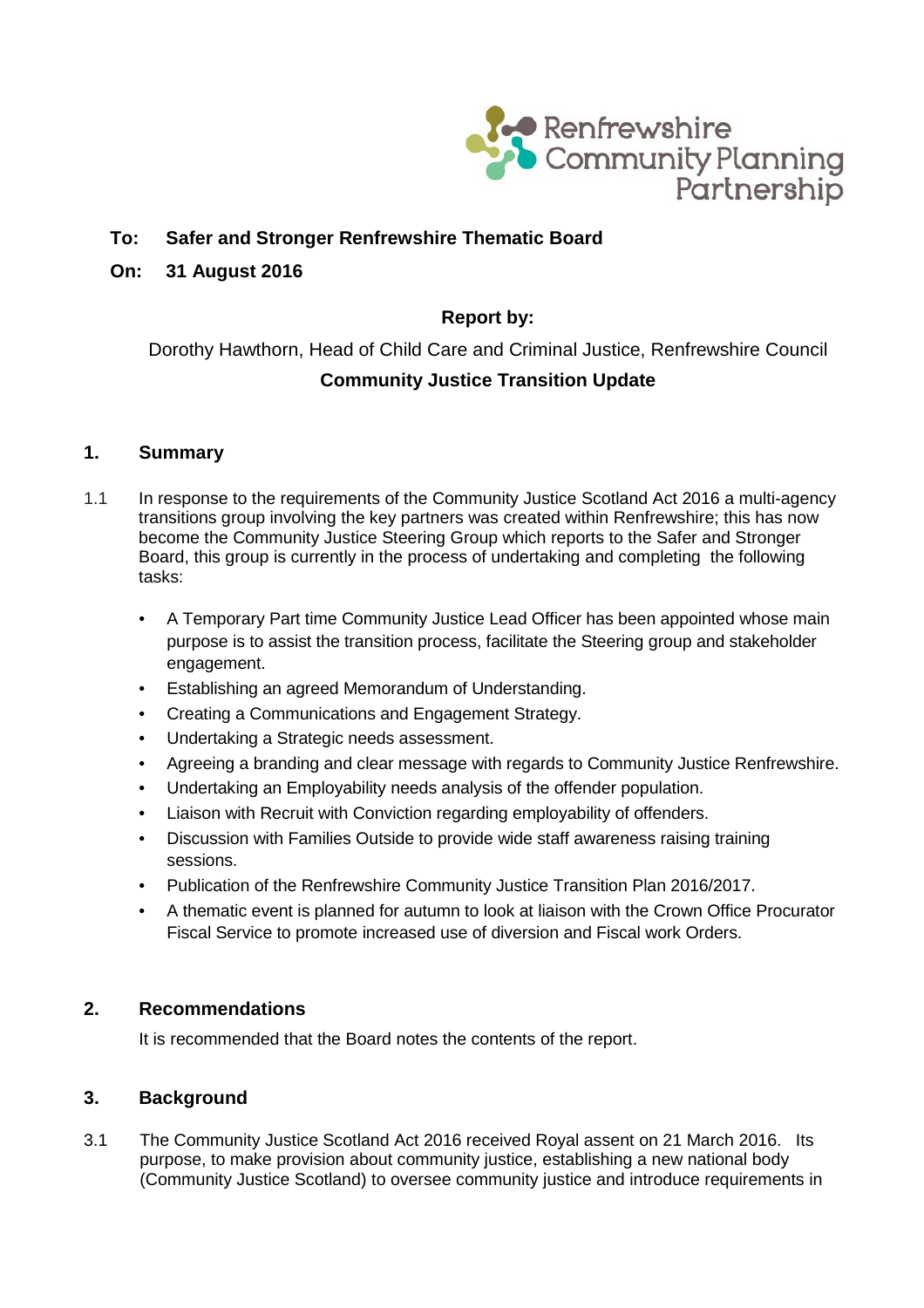relation to the achievement of particular nationally and locally determined outcomes, and to provide national, professional and strategic leadership for community justice in Scotland.

Under the new model, the Community Justice Authorities will be disestablished and new community justice arrangements will be put in place at both a national and local level, placing a duty on statutory partners to have regard to the National Strategy for Community Justice. The statutory partners must work together to prepare a plan for their local authority area, to be submitted to Community Justice Scotland by March 2017. They will be jointly responsible for the plan's development and implementation.

The draft National Strategy for Community Justice and Outcomes, Performance and Improvement Framework were published on 04 July 2016 via the Knowledge Hub in order to assist partners in their planning process. The final versions of these will be officially launched at a national event to be held in Edinburgh on 24 November 2016. The documents will thereafter be published on the Scottish Government website.

3.2 The work of the community justice steering group is in its early stages and governance arrangements are being explored and established amongst partners. The recent publication of the draft national strategy and outcomes, performance and improvement framework will be helpful in guiding the initial planning of work. Early engagement is taking place with a range of partners in order to begin to explore some of the broad issues affecting persons who have committed offences and their families.

Activity to date has included;

- The Lead Officer Community Justice is now in post and is managed by the Criminal Justice Service Manager and co-located with child and public protection colleagues. Since coming in to post our Lead Officer has worked closely with colleagues from the Chief Executives services, dedicated to community planning who has supported the initial activity in preparation for the transition of responsibility. The Lead Officer has also undertaken widespread familiarisation within community justice partners in Renfrewshire and is soon to undertake training on public engagement to ensure that we maximize the opportunities to engage with relevant individuals in the community.
- The Community Justice Steering Group is now firmly established within Renfrewshire Council's robust Community Planning arrangements. It reports to the Safer and Stronger Board and sits alongside the Community Safety and Public Protection Steering Group. The Community Justice Steering Group is committed to building on the effective partnership approaches within Renfrewshire, to prevent offending and reduce reoffending. There will be a focus on engagement with the community, this will include those who have committed offences, their families and persons affected by crime, in order to make Renfrewshire a safer place to live and work.
- The Memorandum of Understanding is being finalised, work has commenced on a strategic needs assessment which will inform our commissioning strategy and strategic plan. A communication strategy is being developed and discussions are on-going to establish the branding and message for Community Justice Renfrewshire in order to enable public engagement.
- Consideration has commenced within the Council as to how to take forward an analysis of the employability needs of the offender population, and how to develop skills gained through unpaid work to further training and employment. Engagement has also been initiated with Recruit with Conviction to explore how we might engage with local employers to improve the employment opportunities for those with previous offences.